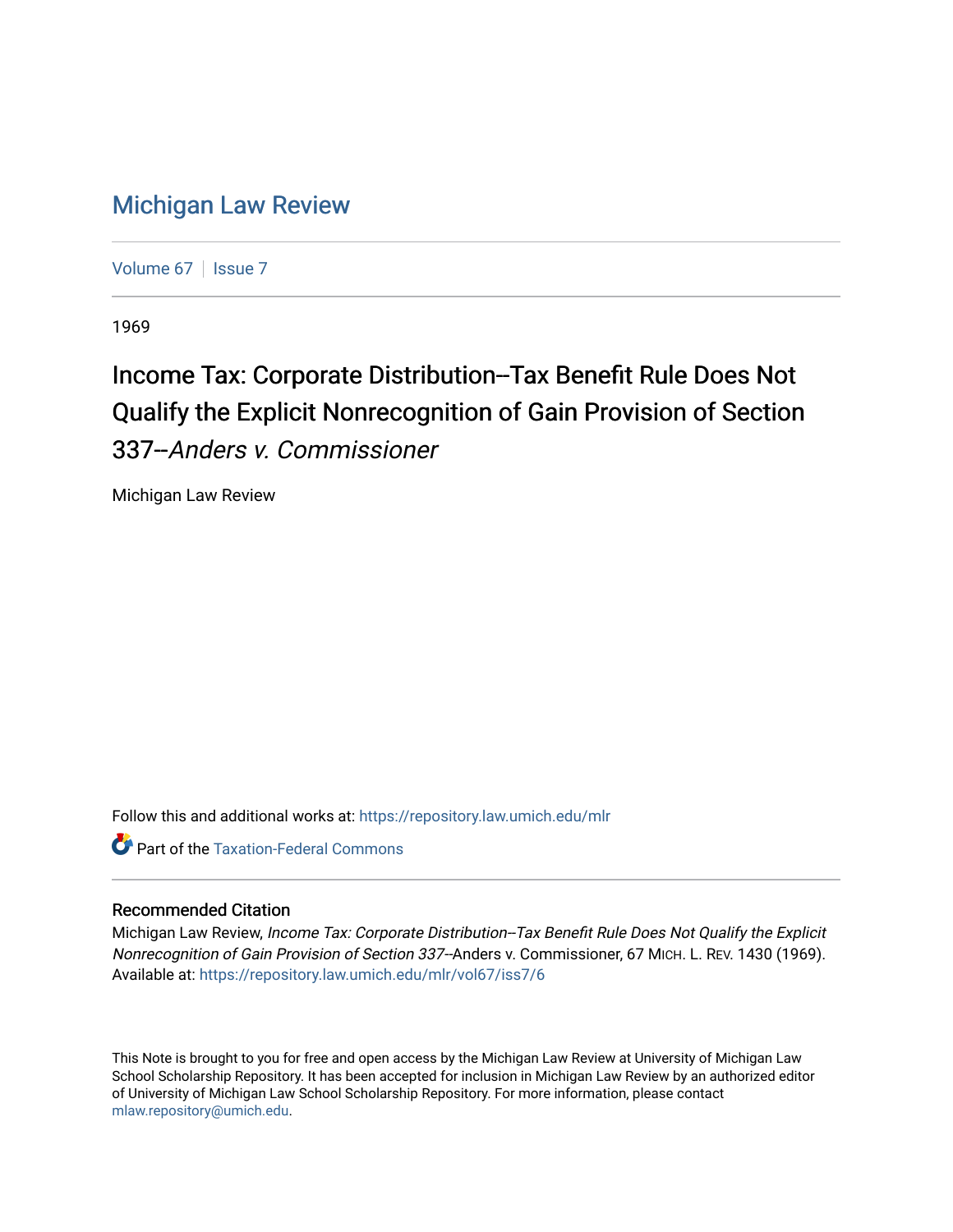#### **RECENT DEVELOPMENTS**

### **INCOME TAX: CORPORATE DISTRIBUTION-Tax Benefit Rule Does Not Qualify the Explicit Nonrecognition of Gain Provision of Section 337-Anders** *v. Commissioner\**

D. B. Anders was the sole stockholder of D. B. Anders, Inc., an industrial service concern which rented supplies of laundered apparel, coveralls, towels, and related textiles. In May 1961, the corporation adopted a plan of complete liquidation and within twelve months sold substantially all of its operating assets, including the rental items, to another corporation which intended to carry on the same type of business. Of the gain from that sale, \$233,000 was allocated to the rental items, the entire cost of which had been deducted by the company in the year of purchase as an ordinary and necessary business expense.1 In its income tax return for the taxable year ending July 31, 1961, the corporation reported a gain of \$446,601.89 from the sale of its assets but claimed nonrecognition of the entire amount pursuant to section 337 of the Internal Revenue Code of 1954 (Code). That section provides that if a corporation adopts a plan of complete liquidation, and if it distributes all of its assets within twelve months from the date of the adoption of the plan, it shall recognize no gain or loss from the sale or exchange of property within that twelve month period.2 The Commissioner of

• 48 T.C. 815 (1967), *appeal docketed,* 10th Cir., 7 CCH 1969 STAND. FED. TAX REP. 70,701 [hereinafter principal case].

1. INT. REv. CODE of 1954, § 162(a) provides that "[t]here shall be allowed as a deduction all the ordinary and necessary expenses paid or incurred during the taxable year in carrying on any trade or business."

2. !NT. REv. CODE of 1954, § 337:

GAIN OR LOSS ON SALES OR EXCHANGES IN CONNECTION

WITH CERTAIN LIQUIDATIONS (a) General Rule.--If-

(1) a corporation adopts a plan of complete liquidation on or after June 22, 1954, and

(2) within the 12-month period beginning on the date of the adoption of such plan, all of the assets of the corporation are distributed in complete liquidation, less assets retained to meet claims,

then no gain or loss shall be recognized to such corporation from the sale or exchange by it of property within such 12-month period.

(b) Property Defined.-

(!) In General.-For purposes of subsection (a), the term "property" does not include-

(A) stock in trade of the corporation, or other property of a kind which would properly be included in the inventory of the corporation if on hand when a the close of the taxable year. •.•<br>at the close of the taxable year. •.•<br>(2) Nonrecognition with respect to inventory in certain cases.—Notwith-

standing paragraph (1) of this subsection, if substantially all of the property described in subparagraph (A) of such paragraph (I) which is attributable to a trade or business of the corporation is, in accordance with thi

### [ 1430]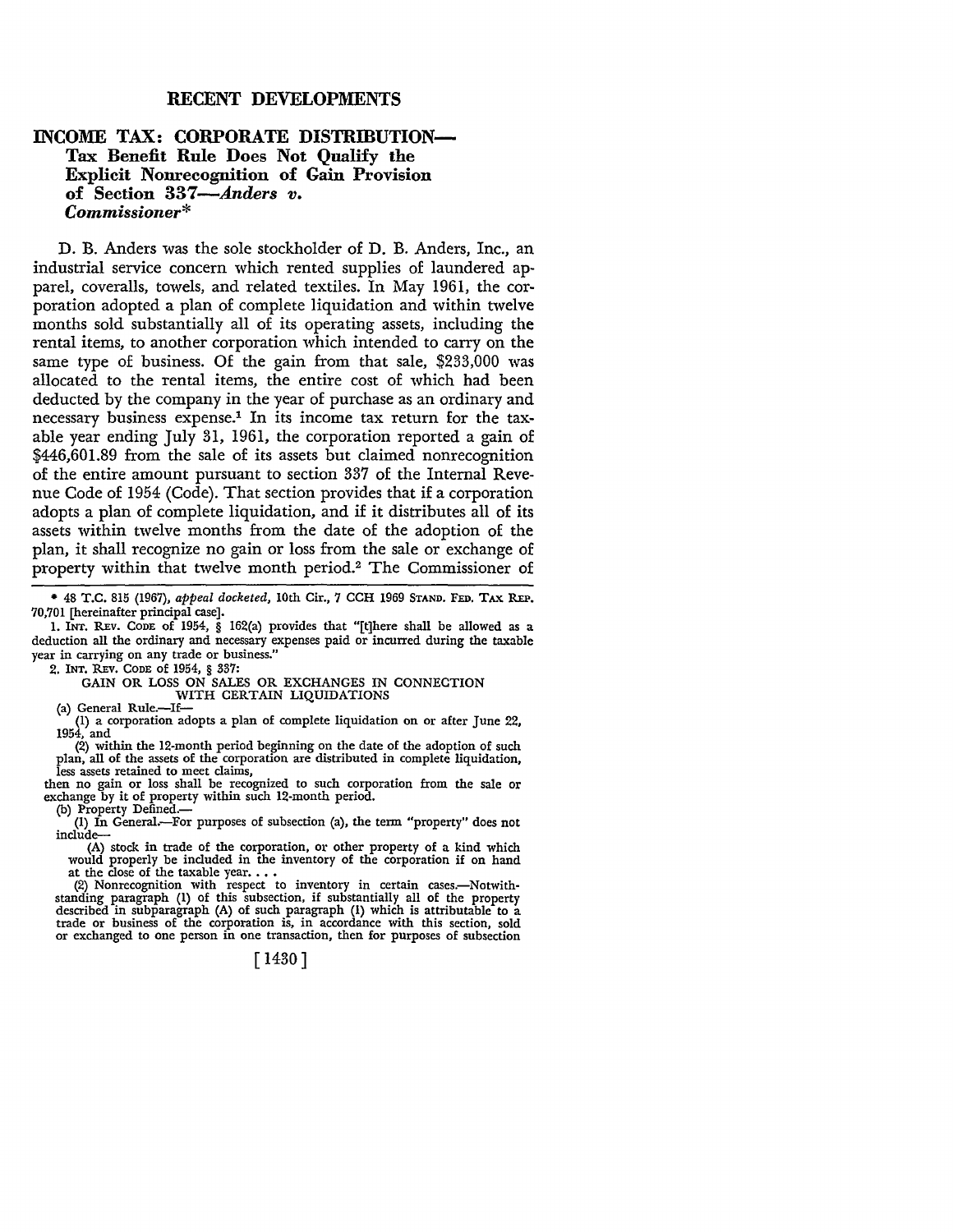Internal Revenue conceded the applicability of section 337 but contended that since the \$233,000 gain allocated to rental items represented the recovery of a previously deducted amount, that amount was taxable under the tax benefit rule.3 The Tax Court, however, *held* that the entire gain qualified for nonrecognition under section 337.4 It stated that when a corporation realizes gain from the liquidation sale of assets the cost of which had been previously deducted by the corporation, the tax benefit rule does not operate as a limitation on the explicit nonrecognition provision of section 337.<sup>5</sup>

Despite this case, however, and despite the explicit nonrecognition provisions of section 337, it can be contended that gain should be recognized as ordinary income<sup>6</sup> in these circumstances. While there have been no cases in which the tax benefit rule itself was applied to override section 337, courts have applied both the assignment-of-income rationale7 and the clear-reflection-of-income doctrine8 to override that section, and they have, in certain instances, engaged in interpretive gymnastics with the terms "sale or exchange"9 and

(A) such property so sold or exchanged  $\ldots$ .

3. The so-called "tax benefit rule" is a product of administrative ruling, case law, and statute. The rule was first developed through court decisions. *See* Dobson v. Commissioner, 320 U.S. 489 (1943); Union Trust Co. v. Commissioner, 111 F.2d 60 (7th Cir. 1940); Estate of William H. Block, 39 B.T.A. 338 (1939). It was codified for certain limited situations in INT. REv. CODE of 1954, § Ill, and then extended by Treas. Reg. § 1.111-l(a) (1968) to "all other losses, expenditures, and accruals made the basis of deductions from gross income for prior taxable years . . . ." According to the rule, an amount which represents a recovery of an item previously deducted must be included in the taxpayer's income to the extent that the deduction was of a tax benefit to him.

The Commissioner might also have relied on Rev. Rul. 61-214, 1961-2 CUM. BULL. 60. *See* note 5 *infra.* 

4. Principal case at 823.

5. The principal case at 821-22 rejected Rev. Rul. 61-214, 1961-2 CuM. BuLL. 60. *See Sales of Corporate Assets Under Section 337,* 49 A.B.A.J. 297, 298 (1963); J. MERTENS, 2 LAw OF FEDERAL INCOME TAXATION, § 17.06 n.35.9b (rev. ed. 1967). Arent, *Reallocation of Income and Expenses in Connection with Formation and Liquidation of Corporations,* 40 TAXES 995, 1001 (1962); Boland, *A Review of Developments Under Section 337 of the Internal Revenue Code of 1954,* 42 TAXES 676, 690-92 (1964); Grant, *Some Pitfalls in a One-Year Liquidation,* 12 UCLA L. Rev. 1135, 1138-39 (1965); Gutkin &: Beck, *Section 337: IRA Wrong in Taxing, at Time of Liquidation, Items Previously Deducted,* 17 J. TAXATION 146 (1962); Mandell, *Twelve Month Liquidations and Collapsibility of Real Estate Corporations,* N.Y.U. 21ST ANNUAL INSTITUTE ON FEDERAL TAXATION 715, 721 (1963).

6. *See* Pridemark, Inc. v. Commissioner, 345 F.2d 35 (4th Cir. 1965), which equated the term "property" in section 337 to the term "capital asset" as defined by section 1221 and stated that since incompleted sales contracts were not capital assets, the proceeds received from their assignment are to be taxed as ordinary income despite section 337. This statement is broader than was required for a decision in the case.

7. *E.g.,* Commissioner v. Kuckenberg, 309 F.2d 202 (9th Cir. 1962), *cert. denied,*  373 U.S. 909 (1963); Family Record Plan, Inc., 36 T.C. 305 (1961) (reviewed by the court), *afj'd on other grounds,* 309 F.2d 208 (9th Cir. 1962).

8. *E.g.,* Commissioner v. Kuckenberg, 309 F.2d 202 (9th Cir. 1962), *cert. denied,* 373 U.S. 909 (1963). Plumbing & Heating, Inc. v. Commissioner, 153 F.2d 681 (5th Cir. 1946). This doctrine is codified in INT. REv. CODE of 1954, § 446(b).

9. In Central Bldg. &: Loan Assn., 34 T.C. 447 (1960), the Tax Court held that section

<sup>(</sup>a) the term "property" includes-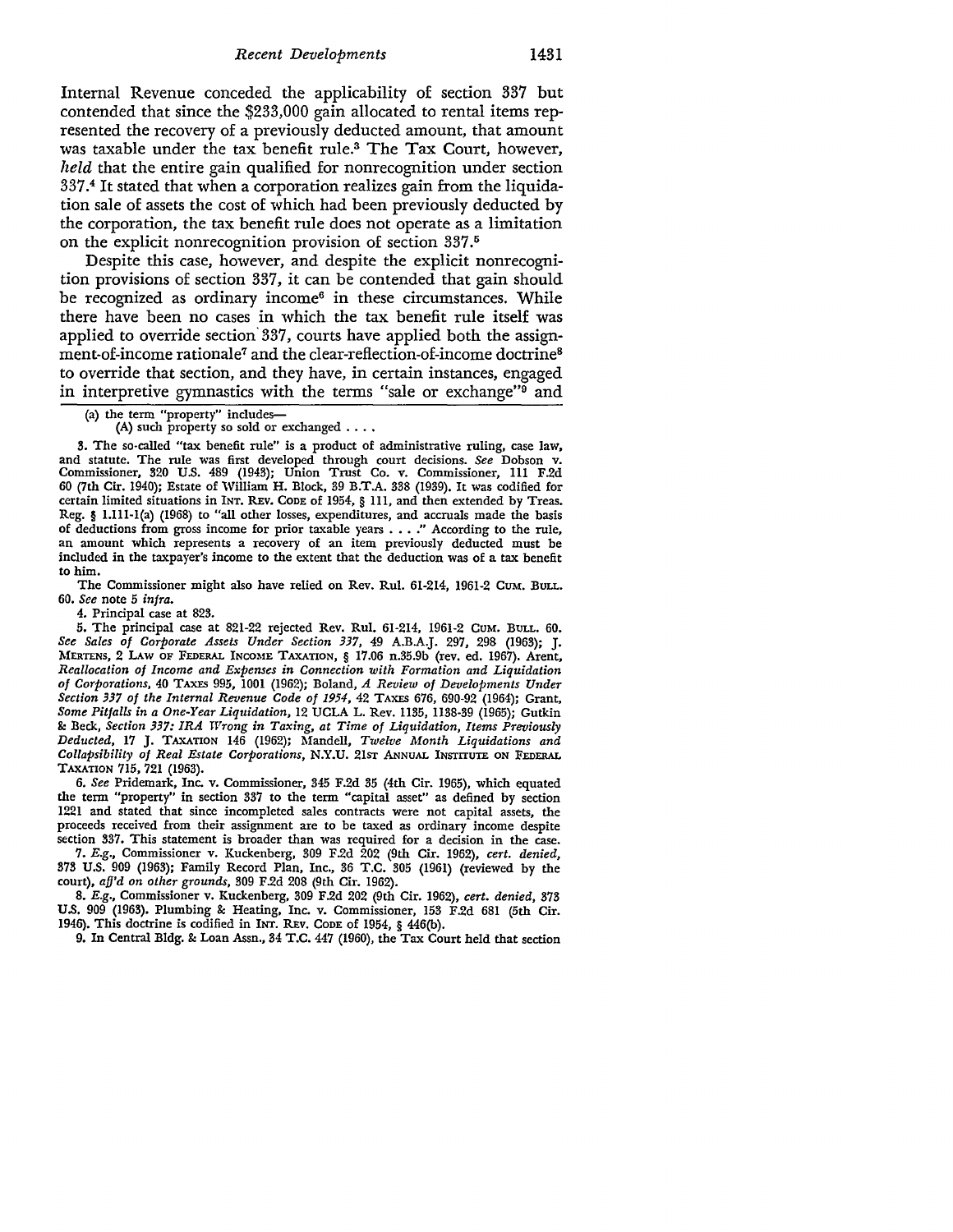"property"<sup>10</sup> to circumvent its application. This precedent arguably indicates that the tax benefit rule as well should take priority over section 337 and should require recognition of gain for amounts previously deducted. Moreover, the Tax Court has applied the tax benefit rule to override the nonrecognition provisions of section  $351<sup>11</sup>$  a section which, in terms of policy and coverage, is analogous to section 337.12 Thus, the language of section 337 should not by itself be considered dispositive of the issue in the principal case. To evaluate the court's decision properly, it is necessary to examine the legislative intent behind section 337. If Congress intended to tax an amount previously deducted and later recovered as part of a sale or exchange to which section 337 applies,<sup>13</sup> the decision would appear to be inappropriate.

Under the Internal Revenue Code of 1939, if a corporation sold all of its assets to outsiders and then distributed the receipts of the sale to its shareholders in exchange for all their stock, the corporation was taxed on the gain from the sale.14 In addition, the shareholders were subject to capital gains tax on any gain resulting from the exchange of their stock for the proceeds from the sale.15 Thus, this method of liquidation, which may be designated the sell-anddistribute method, resulted in a double tax on what was essentially

IO. *See* Pridemark, Inc. v. Commissioner, 345 F.2d 35 (4th Cir. 1965). *Cf.* Calley v. United States, 220 F. Supp. 111 (S.D.W.V. 1963), in which the definition of "property" in section 337 was interpreted by reference to the definition of "property" and "capital asset" in section 1221. *See also* Note, *Tax-Free Sales in Liquidation Under Section 337,*  76 HARV. L. REv. 780, 793 (1963) (discussion of the meaning of "property" for purposes of section 337).

II. *See* Schuster v. Commissioner, 50 T.C. 98 (1968) and Bird Management, Inc. v. Commissioner, 48 T.C. 586 (1967), which adopt Rev. Rul. 62-128, 1962-2 CUM. BuLL. 139. *Contra,* Estate of Schmidt v. Commissioner, 355 F.2d Ill (9th Cir. 1966).

Section 351(a) provides that "[n]o gain or loss shall be recognized if property is transferred to a corporation by one or more persons solely in exchange for stock or securities in such corporation and immediately after the exchange such person or persons are in control . . . of the corporation."

12. Both sections were motivated to a certain degree by a desire to remove the tax barriers which would otherwise discourage a change in the form in which a business is conducted. In both instances the nontax consequences are sufficient to discourage use of the provisions merely for tax avoidance. It should be noted that the need for a recapture provision is even greater in the section 337 situation, since there is a carryover of the basis of the transferred assets when an ongoing business is incorporated under section 351; thus the income element would usually be recognized eventually.

13. The Internal Revenue Service clearly did intend to tax this gain. *See* Rev. Rul. 61-214 *supra* note 5.

14. Int. Rev. Code of 1939, ch. 1, §§ 111, 112(a), 53 Stat. 37; ch. 619, § 117(j), 56 Stat. 846 (1942).

15. Int. Rev. Code of 1939, ch. I,§§ 111, 112(a), 53 Stat. 37.

<sup>337</sup> does not apply on the theory that the sale of a right to receive a future payment was not really a sale within the meaning of that section but instead was a collection. Although the income had already been earned by the taxpayer, its transfer was actually in the form of a sale of a right to receive a payment rather than a collection of the income already earned. *See also* J.E. Hawes Corp., 44 T.C. 705 (1965).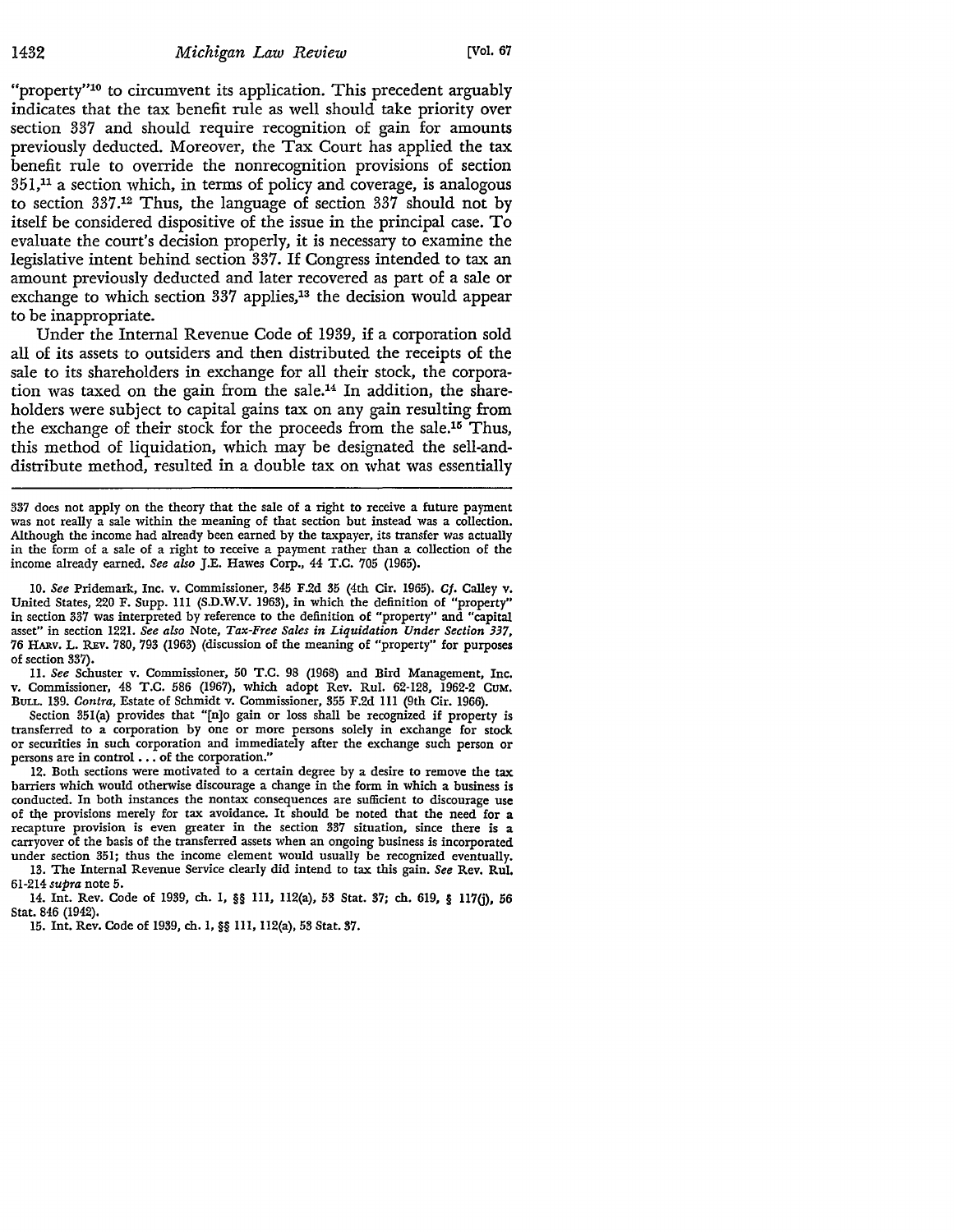#### May 1969] *Recent Developments* 1433

the same gain.16 To avoid this result, some corporations began to distribute their assets in kind to their shareholders in exchange for all the shareholders' stock. Through this arrangement the distribution qualified for nonrecognition.<sup>17</sup> The shareholders were taxed on any gain from the exchange of their stock for assets, but they were able to claim a basis in the distributed assets equal to their fair market value at the time of distribution and so could immediately sell to outsiders without realizing any taxable gain.<sup>18</sup> By arranging the liquidation in this form, which may be designated the distributeand-sell method, the tax on the transaction with outside buyers was eliminated and only one tax was incurred on the gain arising from the sale of assets.

For a widely held corporation, however, the distribute-and-sell method was impractical. There were difficulties both in the apportionment of divisible assets among the shareholders and in the distribution of indivisible assets to them as tenants-in-common.19 Widespread use of, and reliance upon, the distribute-and-sell method was further complicated by the Supreme Court's decisions in *Commissioner v. Court Holding* Co.20 in 1945 and in *United States v. Cumberland Public Service* Co.21 in 1950, both of which indicated that the determination of whether the assets were sold by the corporation or by its shareholders was a question of fact for the trial court. According to these cases, if upon consideration of the entire transaction the trial court found the shareholders to be selling merely on behalf of the corporation, the form of the transaction would be ignored and the corporation would be considered to have made the sale.22

17. Treas. Reg. 118, § 39.22(a)-20 (1953). See B. BITTKER & J. EUSTICE, FEDERAL IN-COME TAXATION OF CORPORATIONS AND SHAREHOLDERS § 9.61, at 379-80 (2d ed. 1966).

18. The shareholders were taxed on the stock-for-asset exchange on the amount by which the fair market value of the assets exceeded their basis in the stock. Int. Rev. Code of 1939, ch. 1, §§ lll, ll2(a), 53 Stat. 37. The shareholders could then step up the basis in the assets to the fair market value at the time of distribution. This basis adjustment is explicit under INT. REv. CODE of 1954, § 334(a), but the same result was reached under the 1939 Code without explicit statutory authority. B. BITTKER & J. Eusr1CE, *supra* note 17, at§ 9.04.

19. Note, Tax-Free Sales in Liquidation Under Section 337, 76 HARV. L. REV. 780 **(1963).** 

20. 324 U.S. 331.

21. 338 U.S. 451.

22. In *Court Holding Co.,* a holding company owned by a husband and wife entered into negotiations for the sale of all its property at a time when title to the property was held by the corporation. An oral agreement was reached with the buyer, but before entering into a written contract, the corporation declared a "liquidating dividend," which consisted of a distribution of all of the property to the shareholders

<sup>16.</sup> In the principal case, D. B. Anders Corporation was liquidated in this manner; the assets, including the rental items were sold to outsiders and the proceeds distributed **to** Anders, the sole shareholder, in exchange for his stock. Under the 1939 Code, this transaction would have been taxed twice, once at the corporate level on the gain from the sale of the assets to outsiders and once at the shareholder level on the gain from the distribution of proceeds.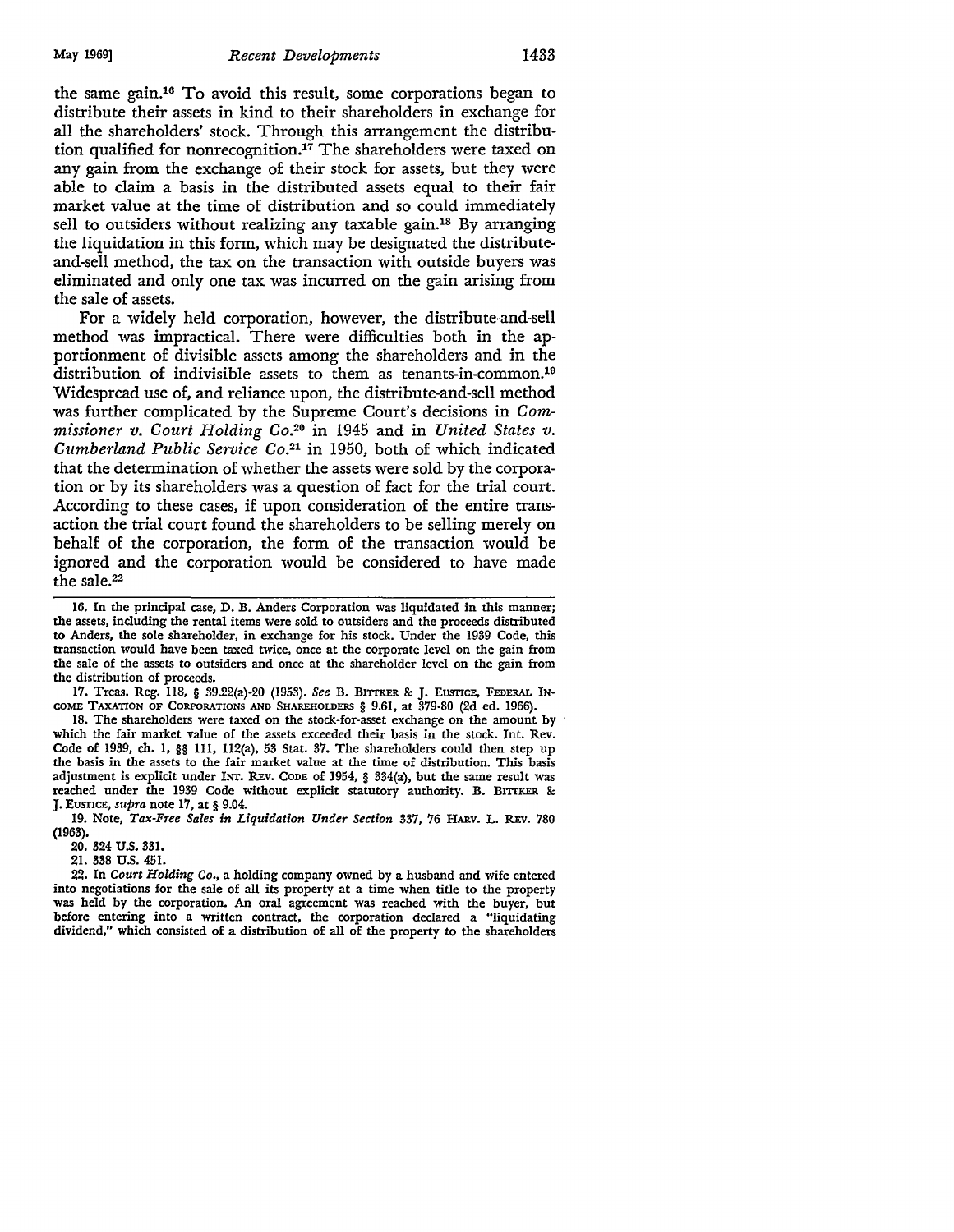Desiring to eliminate the formalistic distinctions created by the *Court Holding* and *Cumberland* cases, and recognizing the propriety of a single tax on the gain in the complete liquidation situation, Congress enacted section 337 as part of the 1954 Code. Section 337's primary purpose was to make the tax consequences of the selland-distribute method the same as those of the distribute-and-sell method.23 Accordingly, if the tax benefit principle was applicable to the distribute-and-sell method when section 337 was adopted, Congress must have intended that the principle also be applicable to the sell-and-distribute method such as that employed in the principal case.24 The decisive question, then, is whether or not the tax benefit rule had been applied to the distribute-and-sell method at the time of the enactment of section 337.

Prior to the enactment of that section, no case had held that when a corporation distributed its assets to the shareholders in liquidation, the tax benefit rule required that the proceeds from the shareholders' subsequent sale of the assets be taxed to the corporation to the extent

in exchange for all their stock. Shortly thereafter, the two former stockholders conveyed the property to the purchaser. The Supreme Court, affirming the Tax Court, looked past the form to the substance of the transaction and attributed the sale to the corporation rather than to the stockholder-distributors. The Court concluded:

A sale by one person cannot be transformed for tax purposes into a sale by another by using the latter as a conduit through which to pass title. To permit the true nature of a transaction to be disguised by mere formalisms, which exist solely to alter tax liabilities, would seriously impair the effective administration of the tax policies of Congress.

324 U.S. at 334.

In *Cumberland Public Service Co.,* the Supreme Court reached a different result. In that case, the corporation had not been liquidated prior to the negotiations for the sale of the corporate assets; however, the Court distinguished *Court Holding* and found that the shareholders of Cumberland had negotiated in their personal capacities and not as agents of the corporation. The Court held that the gain from the sale should not be attributed to the corporation.

The rule that emerged from these two cases was that gain from a sale by shareholders of assets that had been distributed to them in liquidation would be taxed to the corporation as if the corporation had made the sale, unless the shareholders could demonstrate that they had negotiated and consummated the sale in their personal capacities and not as agents of the corporation. This rule created a dilemma for the shareholders. If they sought a buyer and negotiated a sale while the assets were still held by the corporation, they ran the risk of having the gain from the sale taxed to the corporation under the rule of *Court Holding* and the proceeds taxed to them as a distribution in exchange for stock. On the other hand, if the corporation distributed the assets to the shareholders before they had located a buyer or entered negotiations, the shareholders would be taxed on the distribution while it was still possible that a buyer would not be found or that negotiations would fail to materialize.

23. *See* note 22 *supra.* **It** was largely this dilemma that precipitated the Congressional enactment of section 337 of the 1954 Code. *See* H. REP. No. 1337, 83d Cong., 2d Sess. Al06 (1954); S. REP. No. 1622, 83rd Cong., 2d Sess. 49 (1954) (stating that "[t]he result is that undue weight is accorded the formalities of the transaction and they, therefore, represent merely a trap for the unwary.") *See also* B. BITTKER & J. EUSTICE, *supra* note 18, at § 9.64.

24. It is doubtful that Congress would have intended to protect a broader class of assets under the sell-and-distribute method since this would result in formalistic distinctions of the type that prompted the enactment of section 337.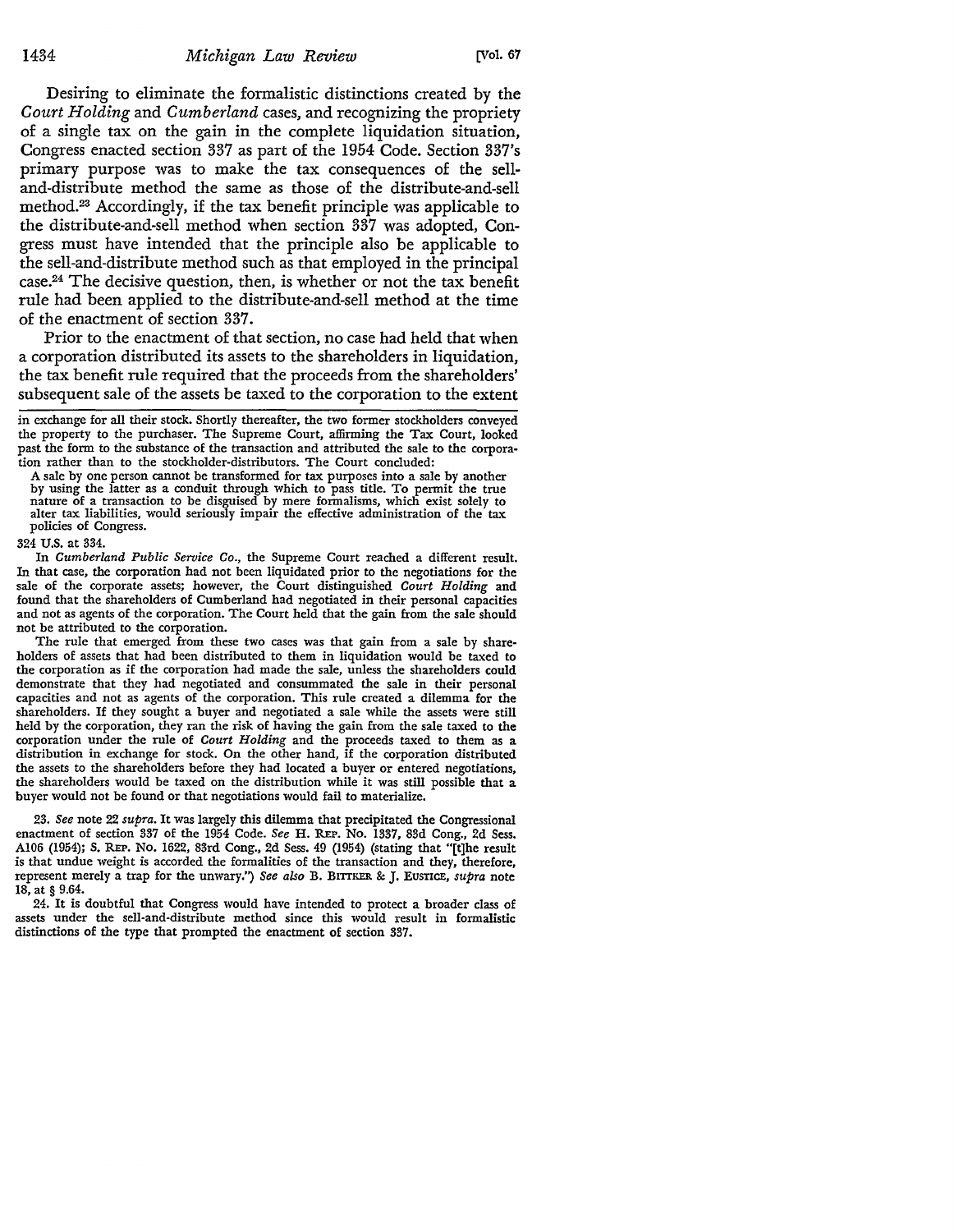that the proceeds reflected an amount previously deducted. In *Commissioner v. First State Bank of Stratford,25* the only case prior to 1954 in which the Internal Revenue Service (IRS) sought to tax a corporation on the recovery by the shareholders of an amount previously deducted by the corporation, the tax was imposed on a theory of assignment of income. Although the court in *Stratford Bank* in upholding the tax alluded to the tax benefit rule, it relied primarily on the assignment of income analysis.26 In 1954, then, there was no case authority for the proposition that the tax benefit principle applied to distribute-and-sell arrangements so as to tax the corporation

25. 168 F.2d 1004 (5th Cir. 1948), *rev'g* 8 T.C. 831 (1947), *cert. denied,* 335 U.S. 867 (1948).

26. The Stratford Bank distributed to its shareholders certain notes that the bank had written off as worthless in earlier years. At the time of this distribution, the notes were partially collectible. In deciding that the bank, rather than the shareholders, should be taxed on the amounts collected on the notes because the bank had actually earned whatever income was derived from the notes, the court stated:

Even though the bank never received the money, it derived money's worth from the disposition of the notes which it used in place of money in procuring a the disposition of the notes which it used in place of money in procuring a satisfaction that was procurable only by the expenditure of money or money's worth. The enjoyment of the economic benefit was realized as completely as it would have been if the bank had collected the notes in dollars and cents and paid the money as a dividend to its shareholders.  $\dots$ 

... The acquisition of profits for its shareholders was the purpose of its creation. The collection of interest on loans was a principal source of its income. The payment of dividends to its shareholders was the enjoyment of its income. A body corporate can be said to enjoy its income in no other way. Like the "life-rendering pelican," it feeds its shareholders upon dividends.

#### 168 F.2d at 1009.

The facts in the *Stratford Bank* case differ significantly from those involved in the principal case. In *Stratford Bank* the stockholders, in collecting on the notes, were performing a function that the distributing corporation normally performed in the ordinary course of its business. Specifically, the shareholders were collecting income from the ordinary operation of the business and it was not the congressional intent that the word "property" be interpreted to allow a corporation to use nonrecognition provisions to avoid taxation on a sale or exchange which is representative of the ordinary course of business. *See* S. REP. No. 1,622, 83d Cong., 2d Sess. 259 (1954): "It is intended that during the 12-month period, sales in the ordinary course of business shall result in ordinary gain to the corporation as if the corporation were not in the process of liquidating." This policy, however, is not offended by the sale in the principal case. There the assets sold were not of a type which would have been sold in the ordinary course of business, and their sale by the corporation would not have given rise to ordinary income in the same manner as did collection of the notes by the Stratford Bank.

Moreover, the partially collectible notes in *Stratford Bank* fit more comfortably into the traditional mold of the assignment-of-income cases than do the rental items of D.B. Anders Corporation. The prototypical assignment of income case is Helvering v. Horst, **311** U.S. 112 (1940), in which bond interest coupons were assigned by the bondholders to a third person who collected them for his own benefit. In that case, the Supreme Court attributed the income to the bond holder. The assignment-of-income rationale has also been used in the area of receivables. For example, in Commissioner v. Kuckenberg, 309 F.2d 202 (9th Cir. 1962), *modifying* 35 T.C. 473 (1960), *cert. denied,* 373 U.S. 909 (1963), a liquidating cash basis corporation sold accrued rights to compensation income and the court held the sales proceeds taxable despite section 337. The Ninth Circuit's language in that case indicates that the holding is based, at least in part, upon an assignment of income rationale. In *Stratford Bank* the partially collectible notes were like interest coupons and accounts receivable because the only thing remaining to be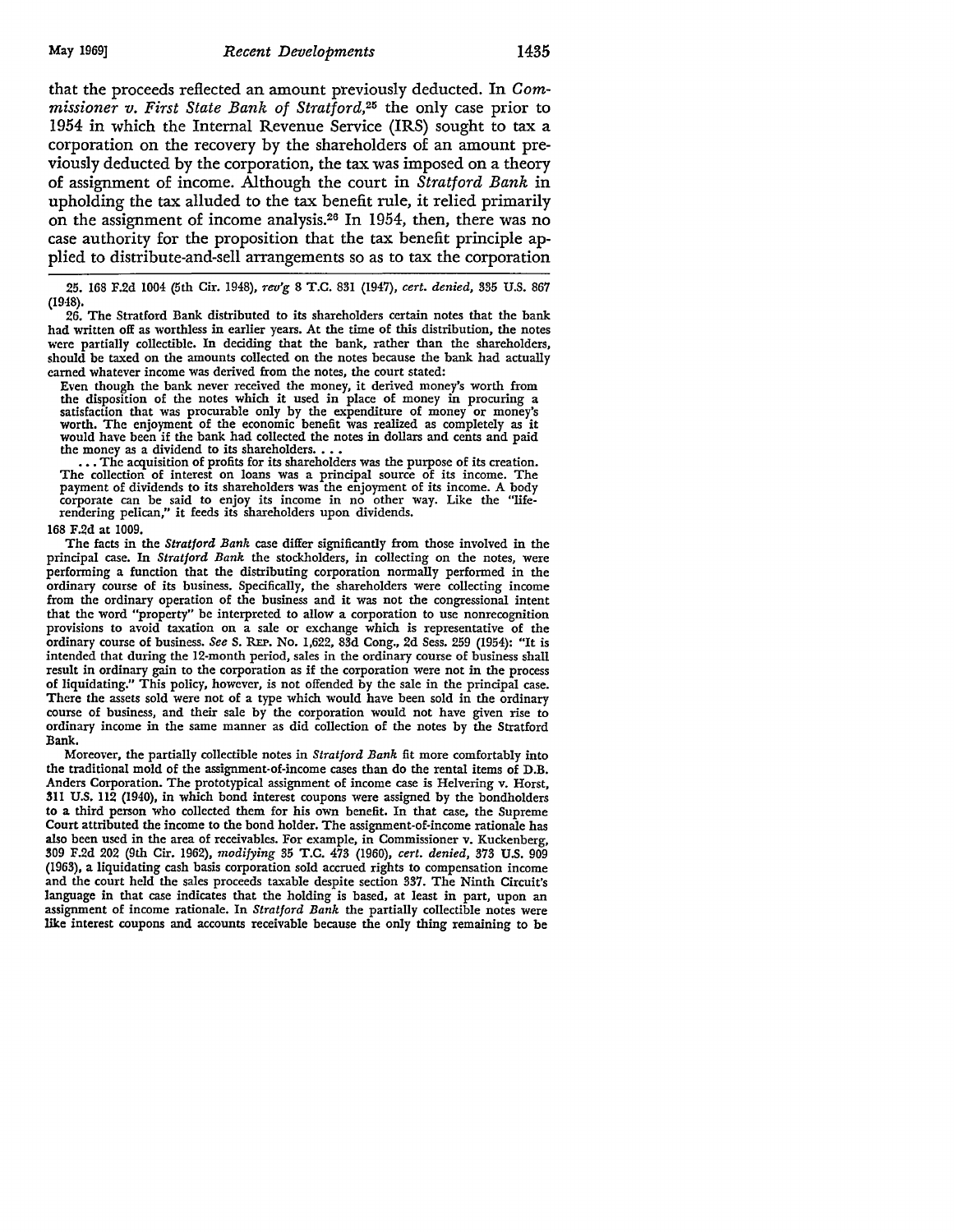on a previously deducted amount.<sup>27</sup> Furthermore, there is nothing to indicate that Congress, at the time it enacted section 337, believed that the tax benefit rule would apply to the distribute-and-sell method. Because the nontax consequences of a complete liquidation serve to deter its use for tax avoidance purposes, Congress could easily have felt that the application of the tax benefit rule was not necessary when liquidation involved a defunct corporation.

Moreover, a fair implication of the passage of section 124528 in 1962 is that Congress had not intended a tax benefit limitation to be imposed upon section 337. Section 1245 provides that gain from the sale of depreciable assets shall be recognized to the extent that it represents a recapture of amounts previously deducted for depreciation, and that such recognizable gain shall be taxed as ordinary income rather than as a capital gain. By explicitly overriding all other income tax sections of the Code, $29$  section 1245 reaches gains

There are other less significant distinguishing features between *Stratford Bank*  and the principal case. In the former, the bank did not actually distribute the notes to its shareholders but delivered them to one of its own employees who was to collect the proceeds and deposit them in a special account for the benefit of the shareholders. This factual pattern, not present in the principal case, may have influenced the court in *Stratford Bank* to adopt the assignment of income analysis since it appeared that the bank had not completely parted with dominion and control over the notes at the time of collection. Finally, unlike the rental items in the principal case, the notes in *Stratford Bank* were not distributed in the context of a partial or complete liquidation, but were a dividend in kind to the shareholders.

27. In the principal case, the IRS was forced to rely on post-1954 cases involving the sale of intangibles such as contracts or accounts receivable. Most of these cases relied on an assignment of income theory rather than on a tax benefit approach. For example, in Family Record Plan, Inc. v. Commissioner, 36 T.C. 305 (1961) (reviewed by the court), *afj'd on other grounds,* 309 F.2d 208 (9th Cir. 1962), the tax court held that when a corporation which was on a cash basis sold contracts on which sums were due, and the corporation then liquidated, it had to recognize as income money received for the contracts since their sale constituted no more than a transfer of a right to receive income. *See also* Pridemark, Inc. v. Commissioner, 345 F.2d 35 (4th Cir. 1965), *afj'g in part, rev'g in part,* 42 T.C. 510 (1964); J.E. Hawes Corp., 44 T.C. 705 (1965); West Seattle Natl. Bank, 33 T.C. 341 (1959). For discussions of these cases, *see generally*<br>B. BITTKER & J. EUSTICE, *supra* note 18, § 5.03, at 155-57; Boland, *A Review of Developments Under Section 337 of the Internal Revenue Code of 1954,* 42 TAXES 676, 689-99 (1964); Note, *Tax-Free Sales in Liquidation under Section 337,* 76 HARV, L. REv. 780, 791-98 (1963); Bonovitz, *Restoration to Income of Bad Debt Reserves,* 44 TAXES 300 (1966).

Some of the cases in which liquidating corporations have sold their accounts receivable and have been required to take their bad debt reserves into income despite section 337 have alluded to the tax benefit theory. *See, e.g.,* West Seattle Natl. Bank, *supra.* The more recent cases, however, emphasize only the assignment of income con- cept. *E.g.,* J.E. Hawes Corp., *supra.* 

28. INT. REV. CODE of 1954, § 1245.

29. *Id.* §§ 1245(a)(l), (d).

done for the production of income was collection; the transferor had, in effect, already earned the income. Thus, it was logical to apply the assignment of income rationale in that case. Obviously, the same would not be true of the rental items in the principal case.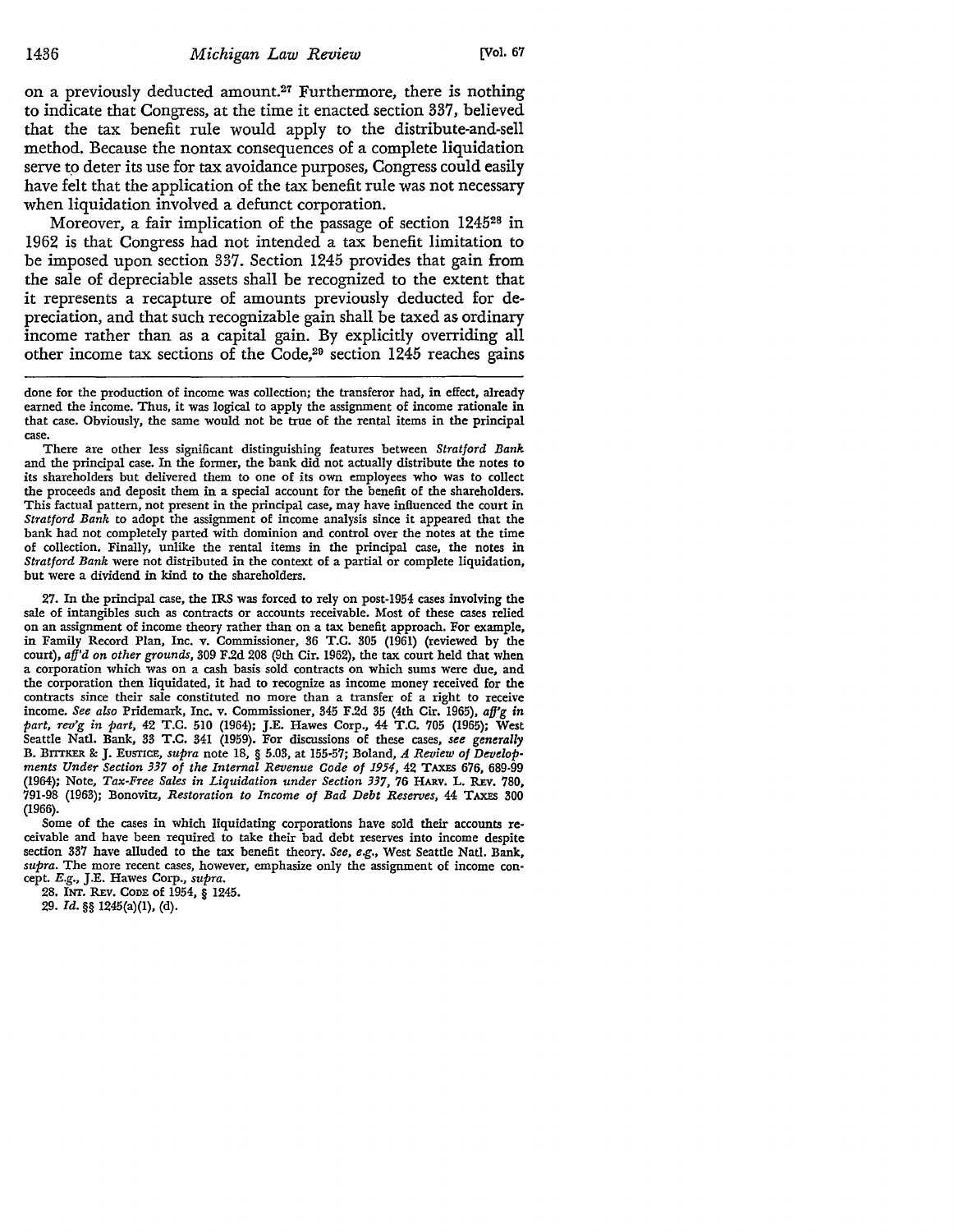from the sale or exchange of depreciable property to which section 337 would otherwise apply. Congress' belief that it was necessary to include section 337 among those sections superseded by section 124530 suggests that without the statutory priority provision it would be inappropriate for a court to impose a recapture limitation on sales or exchanges covered by section 337 . 31 Consequently, with respect to the liquidation sale of property not covered by section 1245, such as that in the principal case, the recapture or tax benefit limitation seems to be inapplicable.

Therefore, the Tax Court's decision in the principal case appears to be legally correct in terms of both the language and the purpose of section 337, and it is not surprising that the decision was later followed in *Spitalny v. United States.32* Yet the necessary effect of these holdings in light of section 1245 is to create a distinction in the treatment of liquidation sales between the treatment of depreciable property and that of property the total cost of which was deductible as a business expense in the year of purchase (business expense property).33 Although this distinction does not affect the validity of the principal case or of *Spitalny* since those cases involved deficiencies for taxable years which ended before the effective date of section 1245,34 it could create an anomalous result in similar cases in the future. When depreciable property is liquidated and sold, section 1245 will override the nonrecognition provisions of section 337 and the gain will be taxed to the extent of prior depreciation

31. Of course it is arguable that Congress' failure to exempt section 337 from the priority provision in section 1245 was an equivocal omission which expressed no view on the applicability of the recapture rules to a transaction to which section 337 applies.

32. 68-2 U.S. Tax Cas. **1** 9602 (1968). Citing the principal case, the court refused to apply the tax benefit rule to preclude the nonrecognition of gain under section 337. Indeed, like the principal case, *Spitalny* involved the sale, pursuant to the sell-anddistribute method of liquidation, of operating assets the cost of which had previously been deducted. The effect of the court's holding in both of these cases was to overturn Rev. Rul. 61-214, 1961-1 CUM. BULL. 60 (1961). *See* note 5 *supra*.

33. The determination of whether or not an item should be capitalized and thus depreciated under INT. REv. CODE of 1954, § 167, or written off entirely as an expense under INT, REv, CODE of 1954, § 162, is based primarily on the useful life of the item. When the useful life is over one year the item would generally have to be depreciated; conversly, when its useful life is less than one year, the item may generally be treated as an ordinary and necessary business expense in the year of purchase.

34. The principal case and *Spitalny* involved deficiencies for taxable years which ended on July 31, 1961, and July 31, 1960, respectively. Section 1245 applies only to taxable years beginning after December 31, 1962. INT. REv. CODE of 1954, § 1245(a)(l).

<sup>30.</sup> Indeed Treas. Reg. § I.1245-6(b) (1968) specifically lists section 337 as one of those sections which section 1245 was intended to override. This fact seems to indicate that the Treasury Department believed that without the priority provision in section 1245 the liquidation sale of assets with respect to which depreciation deductions had been taken would be entitled to nonrecognition under section 337, irrespective of the recapture rules.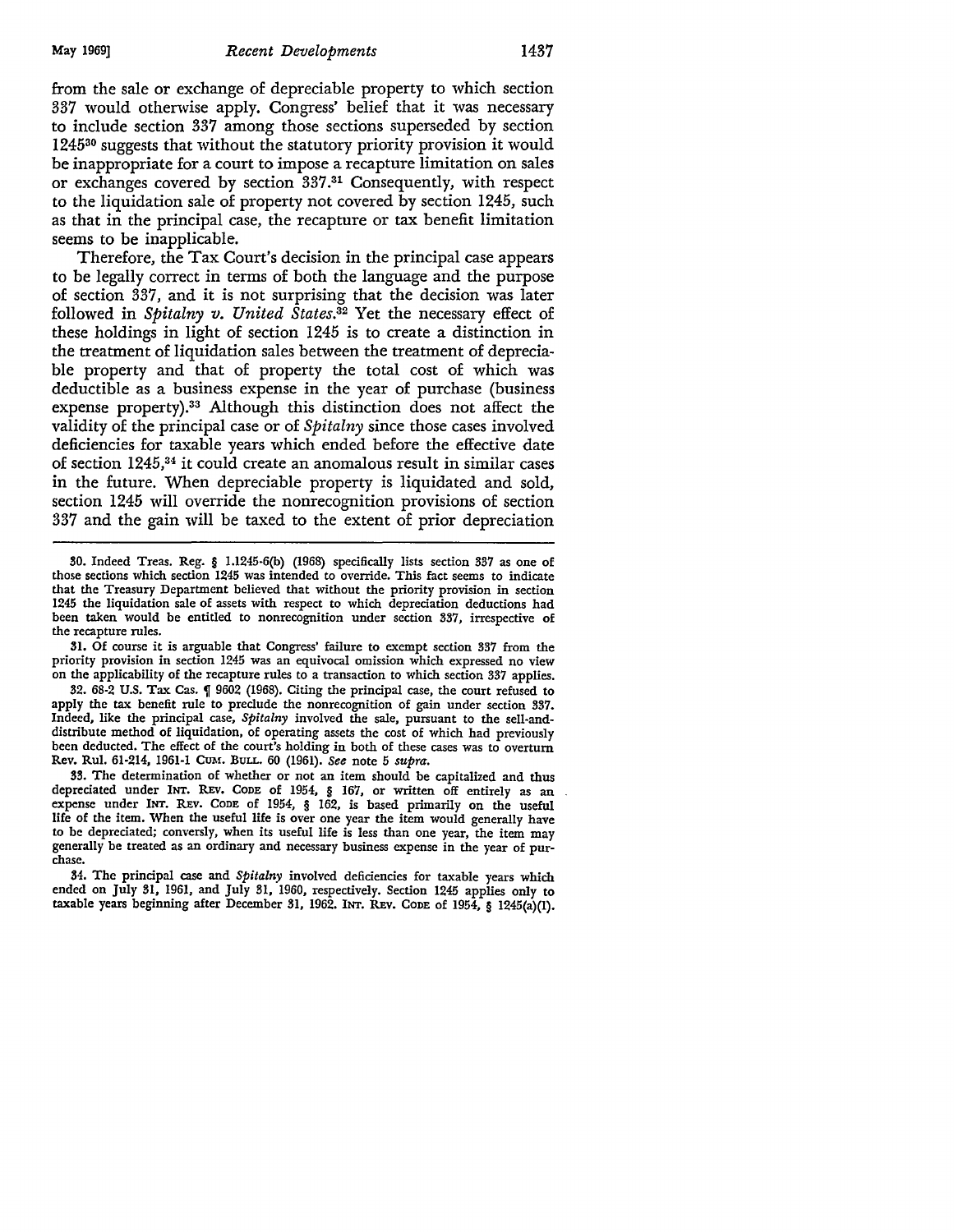deductions. But since section 1245 is expressly limited in its application to property "of a character subject to the allowance for depreciation provided in section 167,"35 it does not require recapture when the total cost of the property is deducted in the year of purchase as an ordinary and necessary business expense under section 162.36 In these situations, particularly in view of the decision in the principal case, the entire gain will fall within the nonrecognition provisions of section 337. This distinction between depreciable and business expense property seems to be unintended and wholly without merit.<sup>37</sup> The rationale of section 1245's priority over section 337 with respect to depreciable property is that recapture of an amount previously deducted should be taxed to the extent the prior deduction constituted a tax benefit. The same rationale would apply to gain from the liquidation sale of business expense property because it too represents the recapture of a previously deducted amount. Indeed, **in**  other areas the recapture rationale is applied both to business expense and to depreciated property. In the charitable contributions area, for example, a contribution of business expense property is treated in essentially the same manner as a contribution of depreciable property38 although the application of section 170 varies slightly depending on the type of property involved. In the liquidation context, however, Congress apparently overlooked the distinction that section

37. An attempt might be made to distinguish depreciable and business expense property on the grounds that the potential abuse, absent recapture provisions, is much greater in the depreciation area. However, even in light of the accelerated depreciation and bonus depreciation provisions, which are without counterparts in section 162, it would be difficult to make that argument in the principal case, for as the amount deducted and later recovered in that case was \$233,000. Although the incentive devices built into section 167 often result in unrealistic charges in the first years of an asset's life, and although the possibility of forecasting error is much greater in estimating useful life of a fixed asset than in attempting to determine whether or not the useful life of an asset is greater than one year, the rationale behind recapture is still similar whether the original deduction was pursuant to section 162 or to section 167. This is evidenced by the fact that Congress in enacting section 1245 provided for the recapture of all depreciation, to the extent that there was gain on the sale, and not just for the accelerated or additional first year depreciation. If Congress had sought merely to prevent abuse of the incentive provisions, it would have been necessary to require recapture only to the extent that the deductions actually taken exceeded those that would have been taken under the straight line method.

38. With respect to depreciable property, section 170(e) provides that the amount of any charitable contribution deduction be reduced by the amount which would have been treated as section 1245 or section 1250 gain if the property had been sold at its fair market value. With respect to business expense property, Treas. Reg. § 1.170-1(c)(1) (1968) provides that "[c]osts and expenses incurred in the year of contribution in producing or acquiring the contributed property are not deductible and are not part of the cost of goods sold." If the relevant expenses have been incurred in past years, an adjustment to cost of goods sold is required. Thus, section 170(e) results in what is essentially recapture and Treas. Reg. § 1.170-l(c)(I) (1968), by prohibiting the deduction, actually eliminates the need for recapture.

<sup>35.</sup> INT. REv. CODE of 1954, § 1245(a)(3).

<sup>36.</sup> INT. REV. CODE of 1954, §§ 162, 167, and 1245.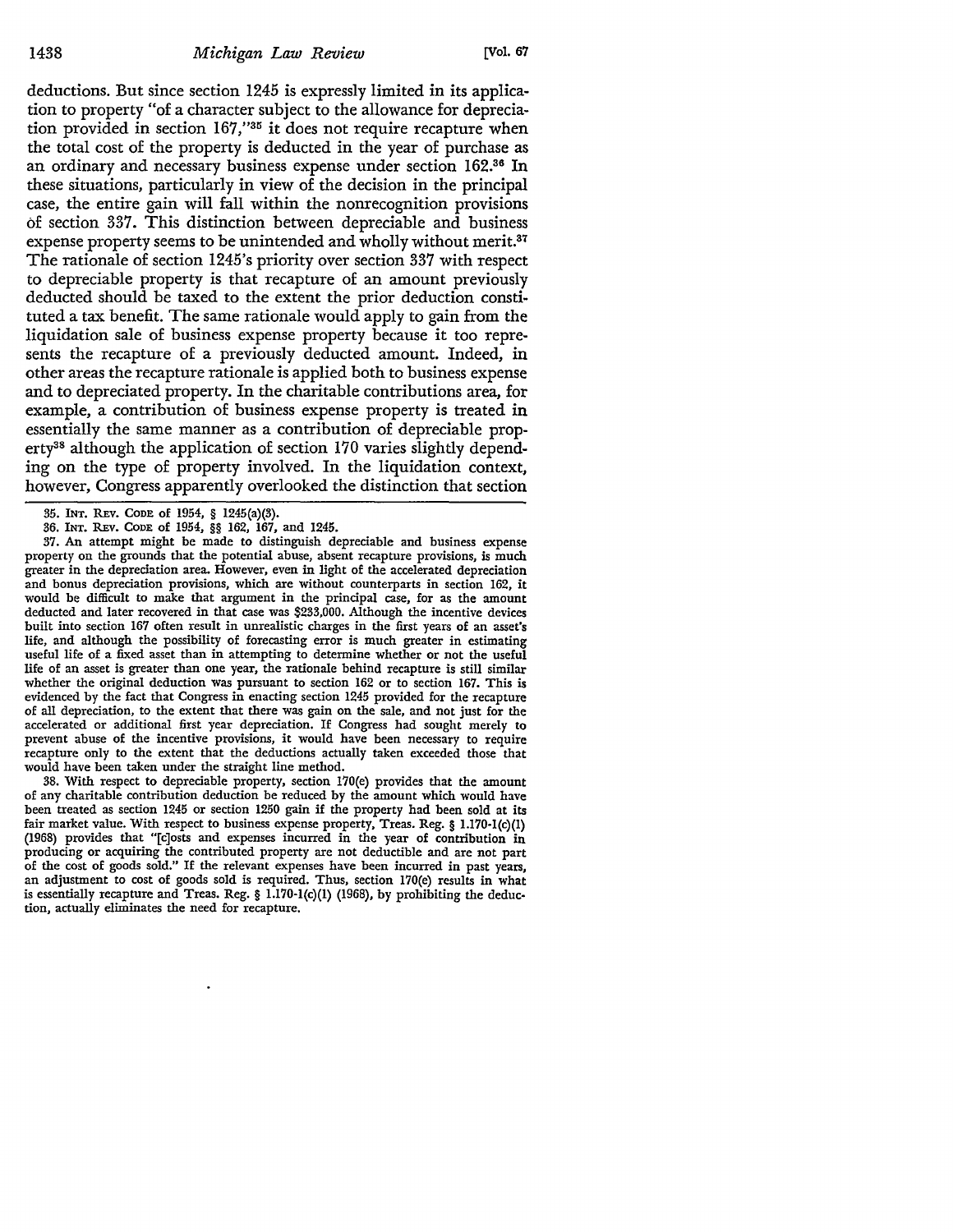1245's priority would inadvertently create,39 for it is hard to imagine that such an anomalous distinction was intended.

Thus, it might be argued that section 1245 was intended to apply to sales of business expense property as well as to sales of depreciable property. According to this argument, items which are deducted as business expenses, rather than depreciated, merely because their useful life to the taxpayer is less than one year,<sup>40</sup> should be treated as property "of a character subject to the allowance for depreciation" for purposes of application of section 1245. Unfortunately, this argument has been weakened by the issuance of Revenue Ruling 68-104.<sup>41</sup> This ruling, made in a nonliquidation setting, held that when a corporation sold laundry items the total cost of which had been deducted as a business expense in the year of purchase rather than being depreciated, gain from the sale is taxable to the corporation as ordinary income because of the tax benefit rule and section 111. The ruling specifically stipulated that the laundry's rental items would be included in such business expense property, for they were not depreciable assets within the meaning of section 167.42 If the IRS should now attempt to apply section 1245 in a factual situation similar to that in the principal case, it will have to contend with its own ruling that business expense items are not depreciable property. Thus, section 1245 cannot apply to gain from the sale of those items, and so the anomaly between the treatment of depreciable property and that of business expense property persists.

In light of these considerations, it is submitted that the anomaly should be eliminated by Congress.43 For example, section 337 could be amended to provide that gain will be recognized by the corporation to the extent that it represents a recapture of a previously deducted amount. As an alternative, Congress could enact an analogue to section 1245, providing that gain from the sale of assets the

43. See Spitalny v. United States 68-2 U.S. Tax Cas. **[9602 (1968)**, quoting from Commissioner v. South Lake Farms, 324 F.2d 837, 840 (9th Cir. 1963):

"It may be that if Congress had considered the problem now before us • • • it would have inserted language designed to reach  $\ldots$  the results here sought by the Commissioner. But it did not do so  $\ldots$ . If the result here is undesirable, the remedy is for Congress, not the courts." *See also* Fribourg Navigation Co., Inc. v. Commissioner, 383 U.S. 272 (1966); B. BITTKER & J. EUSTICE, *supra* note 18, § 9.63, at 386.

<sup>39.</sup> The court in the principal case suggested this idea. *See* principal case at 823.

<sup>40.</sup> *See* note 33 *supra.* 

<sup>41. 1968</sup> INT. REV. BULL., No. 9, at 14.

<sup>42.</sup> The ruling is not inconsistent with the principal case because it was concerned with a nonliquidation situation, and thus the nonrecognition provisions of section 337 were not brought into conflict with the tax benefit rationale of section lll. If the ruling were codified, however, without a limitation to the nonliquidation setting and a priority provision similar to that in section 1245, it would dispose of the principal case and would dictate a contrary result. As it stands, the courts are free to refuse to follow the ruling or to follow it subject to explicit nonrecognition provisions of the code, such as section 337.